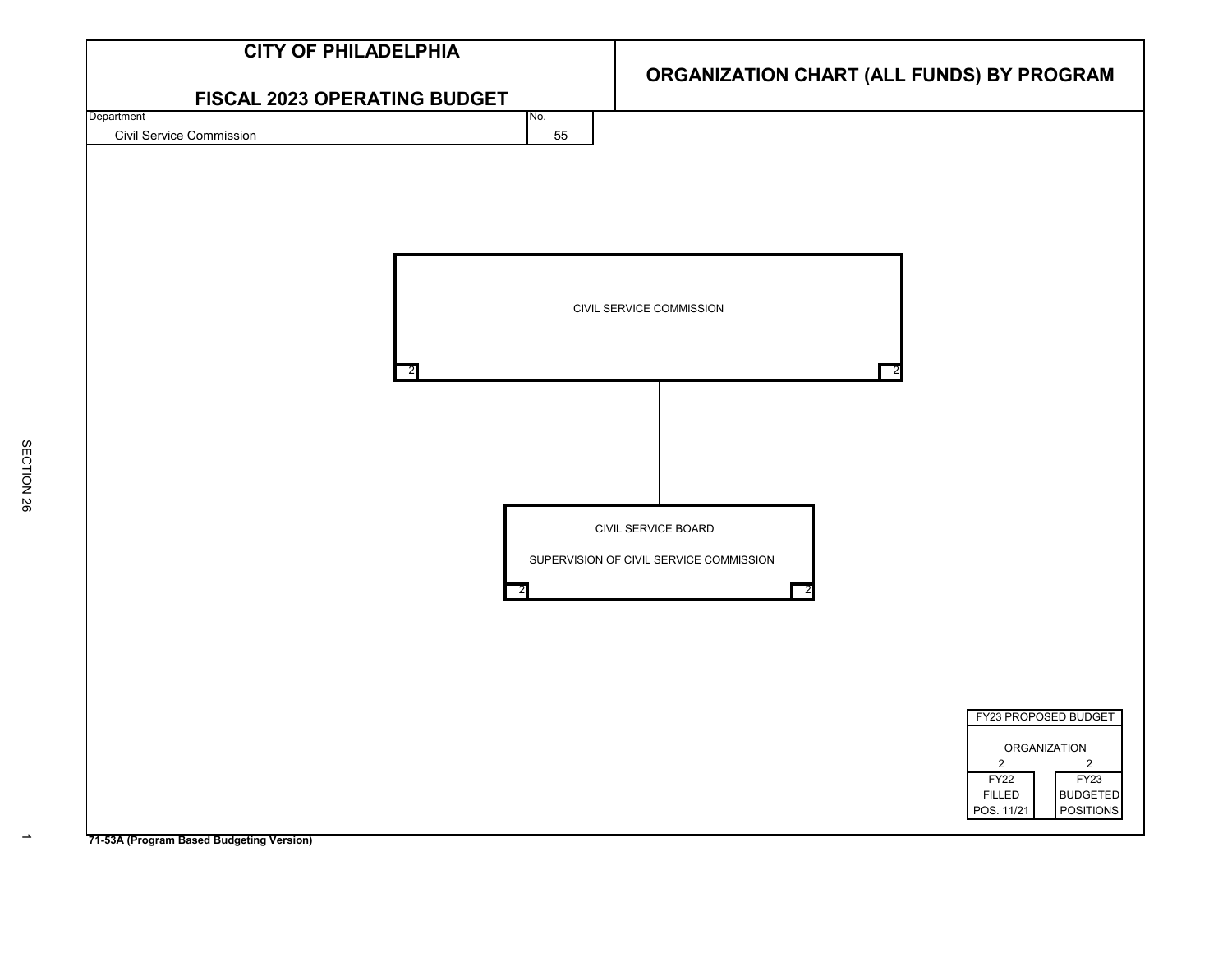#### **DEPARTMENTAL SUMMARY BY FUND**

#### **FISCAL 2023 OPERATING BUDGET**

| Department |                          |       |                               |             |                          |                        |                          | No.                    |
|------------|--------------------------|-------|-------------------------------|-------------|--------------------------|------------------------|--------------------------|------------------------|
|            | Civil Service Commission |       |                               |             |                          |                        |                          | 55                     |
|            |                          |       |                               |             |                          |                        |                          |                        |
|            |                          |       |                               | Fiscal 2021 | Fiscal 2022              | Fiscal 2022            | Fiscal 2023              | Increase               |
|            |                          |       |                               | Actual      | Original                 | Estimated              | Proposed                 | or                     |
| No.        | Fund                     | Class | Description                   | Obligations | Appropriation            | Obligations            | <b>Budget</b>            | (Decrease)             |
| (1)        | (2)                      | (3)   | (4)                           | (5)         | (6)                      | (7)                    | (8)                      | (9)                    |
| 01         |                          | 100   | <b>Employee Compensation</b>  |             |                          |                        |                          |                        |
|            | General                  | a)    | <b>Personal Services</b>      | 140,533     | 177,148                  | 179,944                | 180,988                  | 1,044                  |
|            |                          | b)    | <b>Employee Benefits</b>      |             |                          |                        |                          |                        |
|            |                          | 200   | Purchase of Services          | 29,500      | 29,500                   | 29,500                 | 29,500                   |                        |
|            |                          | 300   | <b>Materials and Supplies</b> |             | 500                      | 500                    | 500                      |                        |
|            |                          |       |                               |             | 594                      | 594                    | 594                      |                        |
|            |                          | 400   | Equipment                     |             |                          |                        |                          |                        |
|            |                          | 500   | Contributions, etc.           |             |                          |                        |                          |                        |
|            |                          | 900   | Advances and Misc. Pmts.      | 170,033     | 25,000,000<br>25,207,742 | 5,629,985<br>5,840,523 | 10,566,357<br>10,777,939 | 4,936,372<br>4,937,416 |
|            |                          |       | Total                         |             |                          |                        |                          |                        |
|            |                          | 100   | <b>Employee Compensation</b>  |             |                          |                        |                          |                        |
|            |                          | a)    | <b>Personal Services</b>      |             |                          |                        |                          |                        |
|            |                          | b)    | <b>Employee Benefits</b>      |             |                          |                        |                          |                        |
|            |                          | 200   | Purchase of Services          |             |                          |                        |                          |                        |
|            |                          | 300   | <b>Materials and Supplies</b> |             |                          |                        |                          |                        |
|            |                          | 400   | Equipment                     |             |                          |                        |                          |                        |
|            |                          | 500   | Contributions, etc.           |             |                          |                        |                          |                        |
|            |                          | 800   | Payments to Other Funds       |             |                          |                        |                          |                        |
|            |                          |       | Total                         |             |                          |                        |                          |                        |
|            |                          | 100   | <b>Employee Compensation</b>  |             |                          |                        |                          |                        |
|            |                          | a)    | <b>Personal Services</b>      |             |                          |                        |                          |                        |
|            |                          | b)    | <b>Employee Benefits</b>      |             |                          |                        |                          |                        |
|            |                          | 200   | Purchase of Services          |             |                          |                        |                          |                        |
|            |                          | 300   | <b>Materials and Supplies</b> |             |                          |                        |                          |                        |
|            |                          | 400   | Equipment                     |             |                          |                        |                          |                        |
|            |                          | 500   | Contributions, etc.           |             |                          |                        |                          |                        |
|            |                          | 800   | Payments to Other Funds       |             |                          |                        |                          |                        |
|            |                          |       | Total                         |             |                          |                        |                          |                        |
|            |                          |       |                               |             |                          |                        |                          |                        |
|            |                          | 100   | <b>Employee Compensation</b>  |             |                          |                        |                          |                        |
|            |                          | a)    | <b>Personal Services</b>      |             |                          |                        |                          |                        |
|            |                          | b)    | <b>Employee Benefits</b>      |             |                          |                        |                          |                        |
|            |                          | 200   | Purchase of Services          |             |                          |                        |                          |                        |
|            |                          | 300   | <b>Materials and Supplies</b> |             |                          |                        |                          |                        |
|            |                          | 400   | Equipment                     |             |                          |                        |                          |                        |
|            |                          | 500   | Contributions, etc.           |             |                          |                        |                          |                        |
|            |                          | 800   | Payments to Other Funds       |             |                          |                        |                          |                        |
|            |                          |       | Total                         |             |                          |                        |                          |                        |
|            |                          | 100   | <b>Employee Compensation</b>  |             |                          |                        |                          |                        |
|            |                          | a)    | <b>Personal Services</b>      |             |                          |                        |                          |                        |
|            |                          | b)    | <b>Employee Benefits</b>      |             |                          |                        |                          |                        |
|            |                          | 200   | Purchase of Services          |             |                          |                        |                          |                        |
|            |                          | 300   | Materials and Supplies        |             |                          |                        |                          |                        |
|            |                          | 400   | Equipment                     |             |                          |                        |                          |                        |
|            |                          | 500   | Contributions, etc.           |             |                          |                        |                          |                        |
|            |                          | 800   | Payments to Other Funds       |             |                          |                        |                          |                        |
|            |                          |       | Total                         |             |                          |                        |                          |                        |
|            |                          | 100   | <b>Employee Compensation</b>  |             |                          |                        |                          |                        |
|            |                          | a)    | <b>Personal Services</b>      | 140,533     | 177,148                  | 179,944                | 180,988                  | 1,044                  |
|            |                          | b)    | <b>Employee Benefits</b>      |             |                          |                        |                          |                        |
|            | Departmental             | 200   | Purchase of Services          | 29,500      | 29,500                   | 29,500                 | 29,500                   |                        |
|            | Total                    | 300   | Materials and Supplies        |             | 500                      | 500                    | 500                      |                        |
|            | All Funds                |       |                               |             | 594                      | 594                    | 594                      |                        |
|            |                          | 400   | Equipment                     |             |                          |                        |                          |                        |
|            |                          | 500   | Contributions, etc.           |             |                          |                        |                          |                        |
|            |                          | 800   | Payments to Other Funds       |             | 25,000,000               | 5,629,985              | 10,566,357<br>10,777,939 | 4,936,372              |
|            |                          |       | Total                         | 170,033     | 25,207,742               | 5,840,523              |                          | 4,937,416              |

**71-53B (Program Based Budgeting Version)**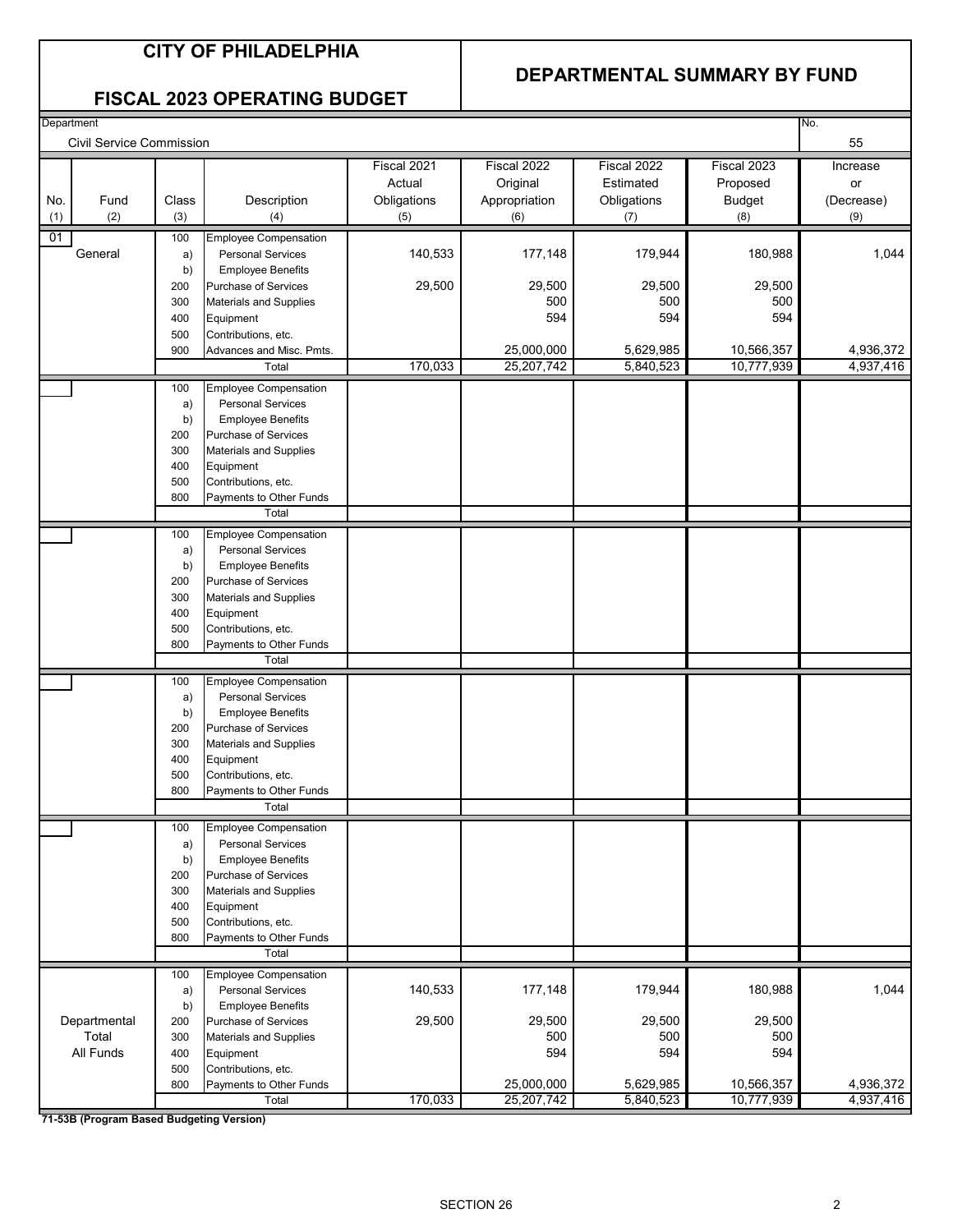#### **CITY OF PHILADELPHIA DEPARTMENTAL SUMMARY**

#### **FISCAL 2023 OPERATING BUDGET**

# **INCREASES AND DECREASES**

| Civil Service Commission<br>55<br>Class<br>Class<br>Class<br>Class<br>Other<br><b>Budget Comments</b><br>500<br>Total<br>100<br>200<br>300/400<br>Classes<br>(2)<br>(3)<br>(4)<br>(6)<br>(7)<br>(5)<br>(1)<br>1,044<br>Nonreps Wage Increases & Elimination of COVID-19 Vaccine Bonus<br>1,044<br>Provisions for Future Labor Agreements<br>4,936,372<br>4,936,372<br>1,044<br>4,936,372<br>4,937,416 | Department |  |  | No. |
|-------------------------------------------------------------------------------------------------------------------------------------------------------------------------------------------------------------------------------------------------------------------------------------------------------------------------------------------------------------------------------------------------------|------------|--|--|-----|
|                                                                                                                                                                                                                                                                                                                                                                                                       |            |  |  |     |
|                                                                                                                                                                                                                                                                                                                                                                                                       |            |  |  |     |
|                                                                                                                                                                                                                                                                                                                                                                                                       |            |  |  |     |
|                                                                                                                                                                                                                                                                                                                                                                                                       |            |  |  |     |
|                                                                                                                                                                                                                                                                                                                                                                                                       |            |  |  |     |
|                                                                                                                                                                                                                                                                                                                                                                                                       |            |  |  |     |
|                                                                                                                                                                                                                                                                                                                                                                                                       |            |  |  |     |
|                                                                                                                                                                                                                                                                                                                                                                                                       |            |  |  |     |
|                                                                                                                                                                                                                                                                                                                                                                                                       |            |  |  |     |
|                                                                                                                                                                                                                                                                                                                                                                                                       |            |  |  |     |
|                                                                                                                                                                                                                                                                                                                                                                                                       |            |  |  |     |
|                                                                                                                                                                                                                                                                                                                                                                                                       |            |  |  |     |
|                                                                                                                                                                                                                                                                                                                                                                                                       |            |  |  |     |
|                                                                                                                                                                                                                                                                                                                                                                                                       |            |  |  |     |
|                                                                                                                                                                                                                                                                                                                                                                                                       |            |  |  |     |
|                                                                                                                                                                                                                                                                                                                                                                                                       |            |  |  |     |
|                                                                                                                                                                                                                                                                                                                                                                                                       |            |  |  |     |
|                                                                                                                                                                                                                                                                                                                                                                                                       |            |  |  |     |
|                                                                                                                                                                                                                                                                                                                                                                                                       |            |  |  |     |
|                                                                                                                                                                                                                                                                                                                                                                                                       |            |  |  |     |
|                                                                                                                                                                                                                                                                                                                                                                                                       |            |  |  |     |
|                                                                                                                                                                                                                                                                                                                                                                                                       |            |  |  |     |
|                                                                                                                                                                                                                                                                                                                                                                                                       |            |  |  |     |
|                                                                                                                                                                                                                                                                                                                                                                                                       |            |  |  |     |
|                                                                                                                                                                                                                                                                                                                                                                                                       |            |  |  |     |
|                                                                                                                                                                                                                                                                                                                                                                                                       |            |  |  |     |
|                                                                                                                                                                                                                                                                                                                                                                                                       |            |  |  |     |
|                                                                                                                                                                                                                                                                                                                                                                                                       |            |  |  |     |
|                                                                                                                                                                                                                                                                                                                                                                                                       |            |  |  |     |
|                                                                                                                                                                                                                                                                                                                                                                                                       |            |  |  |     |
|                                                                                                                                                                                                                                                                                                                                                                                                       |            |  |  |     |
|                                                                                                                                                                                                                                                                                                                                                                                                       |            |  |  |     |
|                                                                                                                                                                                                                                                                                                                                                                                                       |            |  |  |     |
|                                                                                                                                                                                                                                                                                                                                                                                                       |            |  |  |     |
|                                                                                                                                                                                                                                                                                                                                                                                                       |            |  |  |     |
|                                                                                                                                                                                                                                                                                                                                                                                                       |            |  |  |     |
|                                                                                                                                                                                                                                                                                                                                                                                                       |            |  |  |     |
|                                                                                                                                                                                                                                                                                                                                                                                                       |            |  |  |     |
|                                                                                                                                                                                                                                                                                                                                                                                                       |            |  |  |     |
|                                                                                                                                                                                                                                                                                                                                                                                                       |            |  |  |     |
|                                                                                                                                                                                                                                                                                                                                                                                                       |            |  |  |     |
|                                                                                                                                                                                                                                                                                                                                                                                                       |            |  |  |     |
|                                                                                                                                                                                                                                                                                                                                                                                                       |            |  |  |     |
|                                                                                                                                                                                                                                                                                                                                                                                                       |            |  |  |     |
|                                                                                                                                                                                                                                                                                                                                                                                                       |            |  |  |     |
|                                                                                                                                                                                                                                                                                                                                                                                                       |            |  |  |     |
|                                                                                                                                                                                                                                                                                                                                                                                                       |            |  |  |     |
|                                                                                                                                                                                                                                                                                                                                                                                                       |            |  |  |     |
|                                                                                                                                                                                                                                                                                                                                                                                                       |            |  |  |     |
|                                                                                                                                                                                                                                                                                                                                                                                                       |            |  |  |     |
|                                                                                                                                                                                                                                                                                                                                                                                                       |            |  |  |     |
|                                                                                                                                                                                                                                                                                                                                                                                                       |            |  |  |     |
|                                                                                                                                                                                                                                                                                                                                                                                                       |            |  |  |     |
|                                                                                                                                                                                                                                                                                                                                                                                                       |            |  |  |     |
|                                                                                                                                                                                                                                                                                                                                                                                                       |            |  |  |     |

**71-53C (Program Based Budgeting Version)**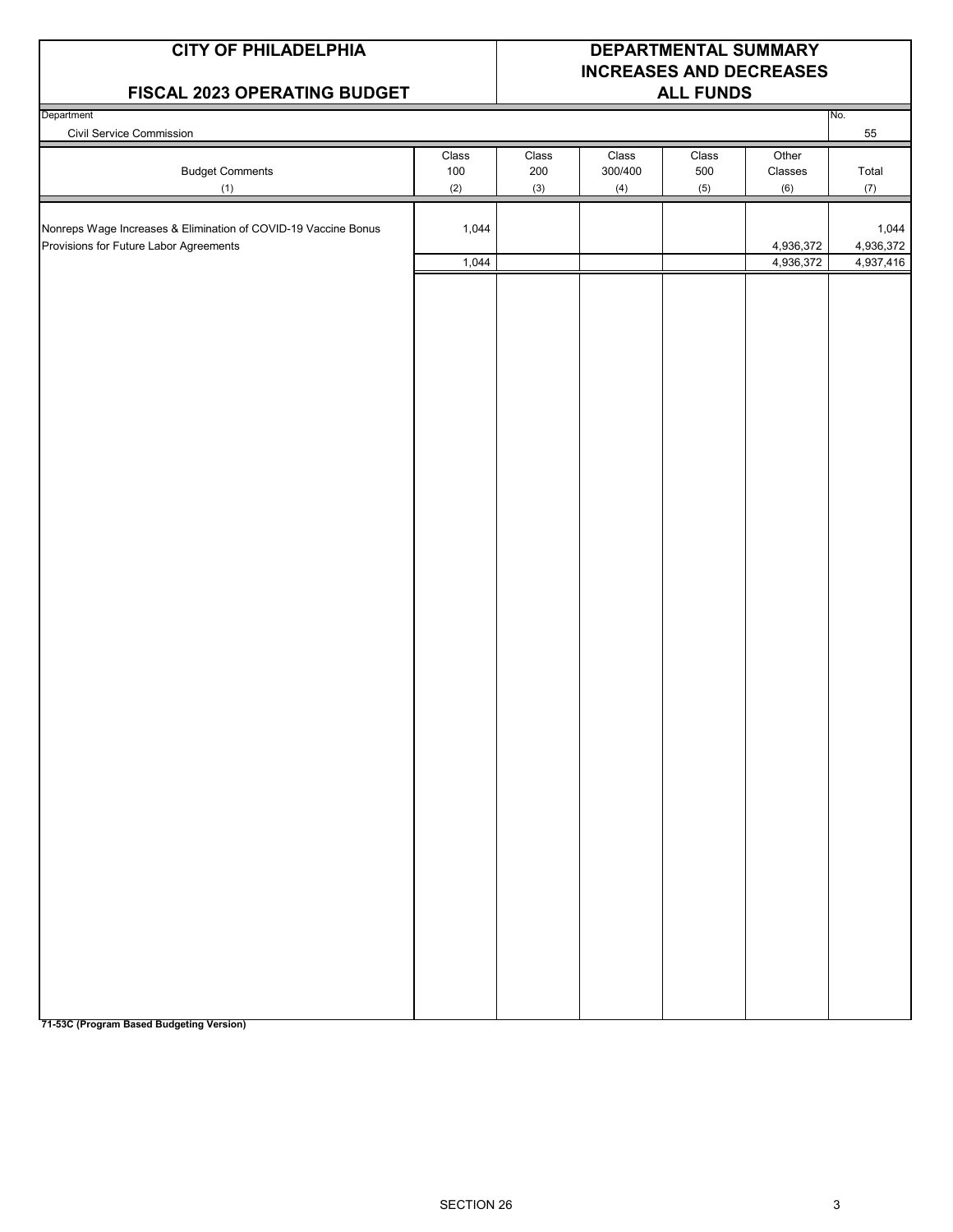#### **CITY OF PHILADELPHIA DEPARTMENTAL SUMMARY PERSONAL SERVICES**

#### **FISCAL 2023 OPERATING BUDGET**

|                | Department                                                         |              | No.         |                |             |                         |                         |            |                 |                 |
|----------------|--------------------------------------------------------------------|--------------|-------------|----------------|-------------|-------------------------|-------------------------|------------|-----------------|-----------------|
|                | <b>Civil Service Commission</b>                                    |              |             |                |             | 55                      |                         |            |                 |                 |
|                |                                                                    |              | Fiscal 2021 |                | Fiscal 2022 | Fiscal 2023             |                         |            | Increase        | Increase        |
| Line           |                                                                    | Actual       | Actual      | Budgeted       | Estimated   | Increment               | Budgeted                | Department | (Decrease)      | (Decrease)      |
| No.            | Category                                                           | Positions    | Obligations | Positions      | Obligations | Run-PPE                 | Positions               | Request    | in Pos.         | in Requirements |
|                |                                                                    | 6/30/21      |             |                |             | 11/28/21                |                         |            | (Col. 8 less 5) | (Col. 9 less 6) |
| (1)            | (2)                                                                | (3)          | (4)         | (5)            | (6)         | (7)                     | (8)                     | (9)        | (10)            | (11)            |
|                | A. Summary by Object Classification - All Funds                    |              |             |                |             |                         |                         |            |                 |                 |
| $\mathbf{1}$   | Lump Sum                                                           |              | 22,612      |                |             |                         |                         |            |                 |                 |
| $\overline{2}$ | <b>Full Time</b>                                                   | $\mathbf{1}$ | 60,596      | 2              | 125,947     | $\overline{c}$          | $\overline{2}$          | 95,521     |                 | (30, 426)       |
| 3              | Bonus, Gross Adj.                                                  |              |             |                | 960         |                         |                         |            |                 | (960)           |
| 4              | PT, Temp/Seas, Bd, SCG                                             |              | 57,325      |                | 53,037      |                         |                         | 85,467     |                 | 32,430          |
| 5              | Overtime                                                           |              |             |                |             |                         |                         |            |                 |                 |
| 6              | Holiday Overtime                                                   |              |             |                |             |                         |                         |            |                 |                 |
| $\overline{7}$ | Shift/Stress                                                       |              |             |                |             |                         |                         |            |                 |                 |
| 8              | H&L, IOD, LT-Sick                                                  |              |             |                |             |                         |                         |            |                 |                 |
| 9              |                                                                    |              |             |                |             |                         |                         |            |                 |                 |
|                | Total                                                              | $\mathbf{1}$ | 140,533     | 2              | 179,944     | $\overline{2}$          | $\overline{2}$          | 180,988    |                 | 1,044           |
|                | B. Summary of Uniformed Personnel Included in Above - All Funds    |              |             |                |             |                         |                         |            |                 |                 |
| $\mathbf{1}$   | Lump Sum                                                           |              |             |                |             |                         |                         |            |                 |                 |
| $\overline{2}$ | Full Time - Uniform                                                |              |             |                |             |                         |                         |            |                 |                 |
| 3              | Bonus, Gross Adj.                                                  |              |             |                |             |                         |                         |            |                 |                 |
| 4              | PT, Temp/Seas, Bd, SCG                                             |              |             |                |             |                         |                         |            |                 |                 |
| 5              | Overtime - Uniform                                                 |              |             |                |             |                         |                         |            |                 |                 |
| 6              | Unused Uniform Leave                                               |              |             |                |             |                         |                         |            |                 |                 |
| $\overline{7}$ | Shift/Stress                                                       |              |             |                |             |                         |                         |            |                 |                 |
| 8              | H&L, IOD, LT-Sick                                                  |              |             |                |             |                         |                         |            |                 |                 |
| 9              |                                                                    |              |             |                |             |                         |                         |            |                 |                 |
|                | Total                                                              |              |             |                |             |                         |                         |            |                 |                 |
|                | C. Summary by Object Classification - General Fund                 |              |             |                |             |                         |                         |            |                 |                 |
| 1              | Lump Sum                                                           |              | 22,612      |                |             |                         |                         |            |                 |                 |
| 2              | <b>Full Time</b>                                                   | 1            | 60,596      | $\overline{2}$ | 125,947     | $\overline{\mathbf{c}}$ | $\overline{\mathbf{c}}$ | 95,521     |                 | (30, 426)       |
| 3              | Bonus, Gross Adj.                                                  |              |             |                | 960         |                         |                         |            |                 | (960)           |
| 4              | PT, Temp/Seas, Bd, SCG                                             |              | 57,325      |                | 53,037      |                         |                         | 85,467     |                 | 32,430          |
| 5 <sub>5</sub> | Overtime                                                           |              |             |                |             |                         |                         |            |                 |                 |
|                | 6 Holiday Overtime                                                 |              |             |                |             |                         |                         |            |                 |                 |
| $\overline{7}$ | Shift/Stress                                                       |              |             |                |             |                         |                         |            |                 |                 |
| 8              | H&L, IOD, LT-Sick                                                  |              |             |                |             |                         |                         |            |                 |                 |
| 9              |                                                                    |              |             |                |             |                         |                         |            |                 |                 |
|                | Total                                                              | $\mathbf{1}$ | 140,533     | $\overline{2}$ | 179,944     | $\overline{2}$          | $\overline{2}$          | 180,988    |                 | 1,044           |
|                | D. Summary of Uniformed Personnel Included in Above - General Fund |              |             |                |             |                         |                         |            |                 |                 |
| $\mathbf{1}$   | Lump Sum                                                           |              |             |                |             |                         |                         |            |                 |                 |
| $\overline{2}$ | Full Time - Uniform                                                |              |             |                |             |                         |                         |            |                 |                 |
| 3              | Bonus, Gross Adj.                                                  |              |             |                |             |                         |                         |            |                 |                 |
| 4              | PT, Temp/Seas, Bd, SCG                                             |              |             |                |             |                         |                         |            |                 |                 |
| 5              | Overtime - Uniform                                                 |              |             |                |             |                         |                         |            |                 |                 |
| 6              | <b>Unused Uniform Leave</b>                                        |              |             |                |             |                         |                         |            |                 |                 |
| $\overline{7}$ | Shift/Stress                                                       |              |             |                |             |                         |                         |            |                 |                 |
| 8              | H&L, IOD, LT-Sick                                                  |              |             |                |             |                         |                         |            |                 |                 |
| 9              |                                                                    |              |             |                |             |                         |                         |            |                 |                 |
|                | Total<br>71-53D (Program Based Budgeting Version)                  |              |             |                |             |                         |                         |            |                 |                 |

 $\overline{\mathbf{w}}$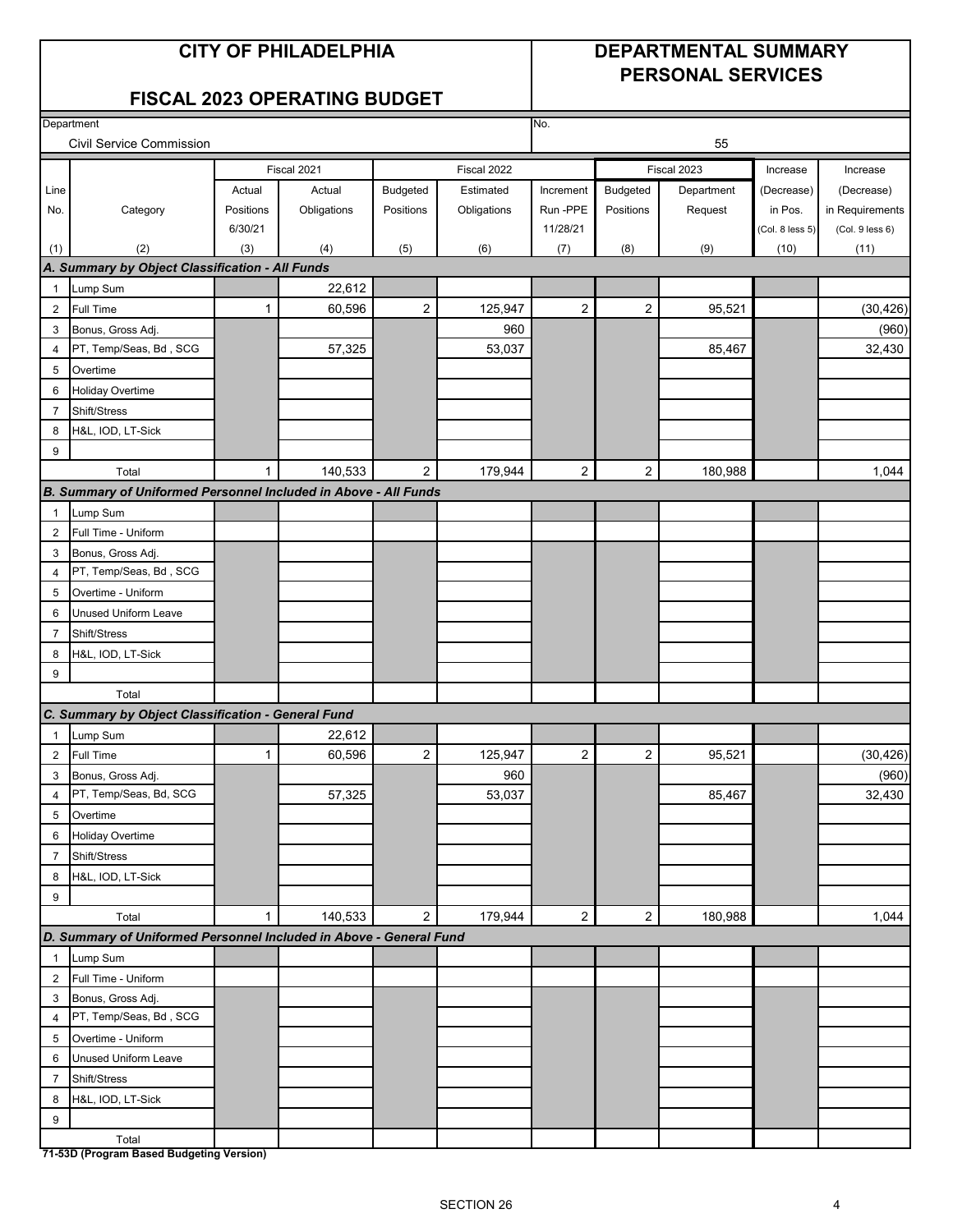| <b>CITY OF PHILADELPHIA</b>                                                                                                                                                                                                                                                                                                                                                                                                                                                                                                                                                                                                                                                                                                                                                                                                               |                                                                                                                                                                                                                                                                |                                 |                                            |                       |                       |  |  |  |  |  |  |
|-------------------------------------------------------------------------------------------------------------------------------------------------------------------------------------------------------------------------------------------------------------------------------------------------------------------------------------------------------------------------------------------------------------------------------------------------------------------------------------------------------------------------------------------------------------------------------------------------------------------------------------------------------------------------------------------------------------------------------------------------------------------------------------------------------------------------------------------|----------------------------------------------------------------------------------------------------------------------------------------------------------------------------------------------------------------------------------------------------------------|---------------------------------|--------------------------------------------|-----------------------|-----------------------|--|--|--|--|--|--|
| <b>FISCAL 2023 OPERATING BUDGET</b>                                                                                                                                                                                                                                                                                                                                                                                                                                                                                                                                                                                                                                                                                                                                                                                                       |                                                                                                                                                                                                                                                                |                                 | <b>PERFORMANCE MEASURES</b>                |                       |                       |  |  |  |  |  |  |
| Department                                                                                                                                                                                                                                                                                                                                                                                                                                                                                                                                                                                                                                                                                                                                                                                                                                | No.                                                                                                                                                                                                                                                            | Program                         |                                            |                       | No.                   |  |  |  |  |  |  |
| <b>Civil Service Commission</b>                                                                                                                                                                                                                                                                                                                                                                                                                                                                                                                                                                                                                                                                                                                                                                                                           | 55                                                                                                                                                                                                                                                             | <b>Civil Service Commission</b> |                                            |                       | 01                    |  |  |  |  |  |  |
|                                                                                                                                                                                                                                                                                                                                                                                                                                                                                                                                                                                                                                                                                                                                                                                                                                           |                                                                                                                                                                                                                                                                | <b>Program Description</b>      |                                            |                       |                       |  |  |  |  |  |  |
| The role of the Civil Service Commission is to advise the Mayor and the Director of Human Resources on issues concerning human resource<br>administration in City service and to uphold the interest of the City's merit-based civil service system. The principal responsibilities of the<br>Commission are to serve as an appellate tribunal for employee appeals and to rule on proposed changes to the Civil Service Regulations and<br>the classification and pay, on requests for exemptions from civil service, and on waivers of the City's residency requirement. The bulk of the<br>Commission's time is devoted to its appellate function. As a quasi-judicial body, the Commission conducts fact-finding public hearings on<br>employee appeals and issues formal written decisions containing factual and legal conclusions. |                                                                                                                                                                                                                                                                |                                 |                                            |                       |                       |  |  |  |  |  |  |
| <b>Program Objectives</b>                                                                                                                                                                                                                                                                                                                                                                                                                                                                                                                                                                                                                                                                                                                                                                                                                 |                                                                                                                                                                                                                                                                |                                 |                                            |                       |                       |  |  |  |  |  |  |
|                                                                                                                                                                                                                                                                                                                                                                                                                                                                                                                                                                                                                                                                                                                                                                                                                                           | Work closely with the Office of Human Resources to ensure that equitable HR policies are consistently applied. Promulgate regulations to<br>promote efficient and fair decision making within OHR and to promote a merit-based system of hiring and promotion. |                                 |                                            |                       |                       |  |  |  |  |  |  |
|                                                                                                                                                                                                                                                                                                                                                                                                                                                                                                                                                                                                                                                                                                                                                                                                                                           |                                                                                                                                                                                                                                                                | <b>Performance Measures</b>     |                                            |                       |                       |  |  |  |  |  |  |
| Description                                                                                                                                                                                                                                                                                                                                                                                                                                                                                                                                                                                                                                                                                                                                                                                                                               |                                                                                                                                                                                                                                                                | Fiscal 2021<br>Year-End         | Fiscal 2022<br>Year-to-Date<br>$(Q1 + Q2)$ | Fiscal 2022<br>Target | Fiscal 2023<br>Target |  |  |  |  |  |  |
| (1)                                                                                                                                                                                                                                                                                                                                                                                                                                                                                                                                                                                                                                                                                                                                                                                                                                       |                                                                                                                                                                                                                                                                | (2)                             | (3)                                        | (4)                   | (5)                   |  |  |  |  |  |  |
| There are no performance measurs associated with this program.                                                                                                                                                                                                                                                                                                                                                                                                                                                                                                                                                                                                                                                                                                                                                                            |                                                                                                                                                                                                                                                                |                                 |                                            |                       |                       |  |  |  |  |  |  |
| Comments:                                                                                                                                                                                                                                                                                                                                                                                                                                                                                                                                                                                                                                                                                                                                                                                                                                 |                                                                                                                                                                                                                                                                |                                 |                                            |                       |                       |  |  |  |  |  |  |
|                                                                                                                                                                                                                                                                                                                                                                                                                                                                                                                                                                                                                                                                                                                                                                                                                                           |                                                                                                                                                                                                                                                                |                                 |                                            |                       |                       |  |  |  |  |  |  |
| Comments:                                                                                                                                                                                                                                                                                                                                                                                                                                                                                                                                                                                                                                                                                                                                                                                                                                 |                                                                                                                                                                                                                                                                |                                 |                                            |                       |                       |  |  |  |  |  |  |
|                                                                                                                                                                                                                                                                                                                                                                                                                                                                                                                                                                                                                                                                                                                                                                                                                                           |                                                                                                                                                                                                                                                                |                                 |                                            |                       |                       |  |  |  |  |  |  |
| Comments:                                                                                                                                                                                                                                                                                                                                                                                                                                                                                                                                                                                                                                                                                                                                                                                                                                 |                                                                                                                                                                                                                                                                |                                 |                                            |                       |                       |  |  |  |  |  |  |
|                                                                                                                                                                                                                                                                                                                                                                                                                                                                                                                                                                                                                                                                                                                                                                                                                                           |                                                                                                                                                                                                                                                                |                                 |                                            |                       |                       |  |  |  |  |  |  |
| <u> Comments:</u>                                                                                                                                                                                                                                                                                                                                                                                                                                                                                                                                                                                                                                                                                                                                                                                                                         |                                                                                                                                                                                                                                                                |                                 |                                            |                       |                       |  |  |  |  |  |  |
|                                                                                                                                                                                                                                                                                                                                                                                                                                                                                                                                                                                                                                                                                                                                                                                                                                           |                                                                                                                                                                                                                                                                |                                 |                                            |                       |                       |  |  |  |  |  |  |
| Comments:                                                                                                                                                                                                                                                                                                                                                                                                                                                                                                                                                                                                                                                                                                                                                                                                                                 |                                                                                                                                                                                                                                                                |                                 |                                            |                       |                       |  |  |  |  |  |  |
|                                                                                                                                                                                                                                                                                                                                                                                                                                                                                                                                                                                                                                                                                                                                                                                                                                           |                                                                                                                                                                                                                                                                |                                 |                                            |                       |                       |  |  |  |  |  |  |
| Comments:                                                                                                                                                                                                                                                                                                                                                                                                                                                                                                                                                                                                                                                                                                                                                                                                                                 |                                                                                                                                                                                                                                                                |                                 |                                            |                       |                       |  |  |  |  |  |  |
| 71-53EZ (Program Based Budgeting Version)                                                                                                                                                                                                                                                                                                                                                                                                                                                                                                                                                                                                                                                                                                                                                                                                 |                                                                                                                                                                                                                                                                |                                 |                                            |                       |                       |  |  |  |  |  |  |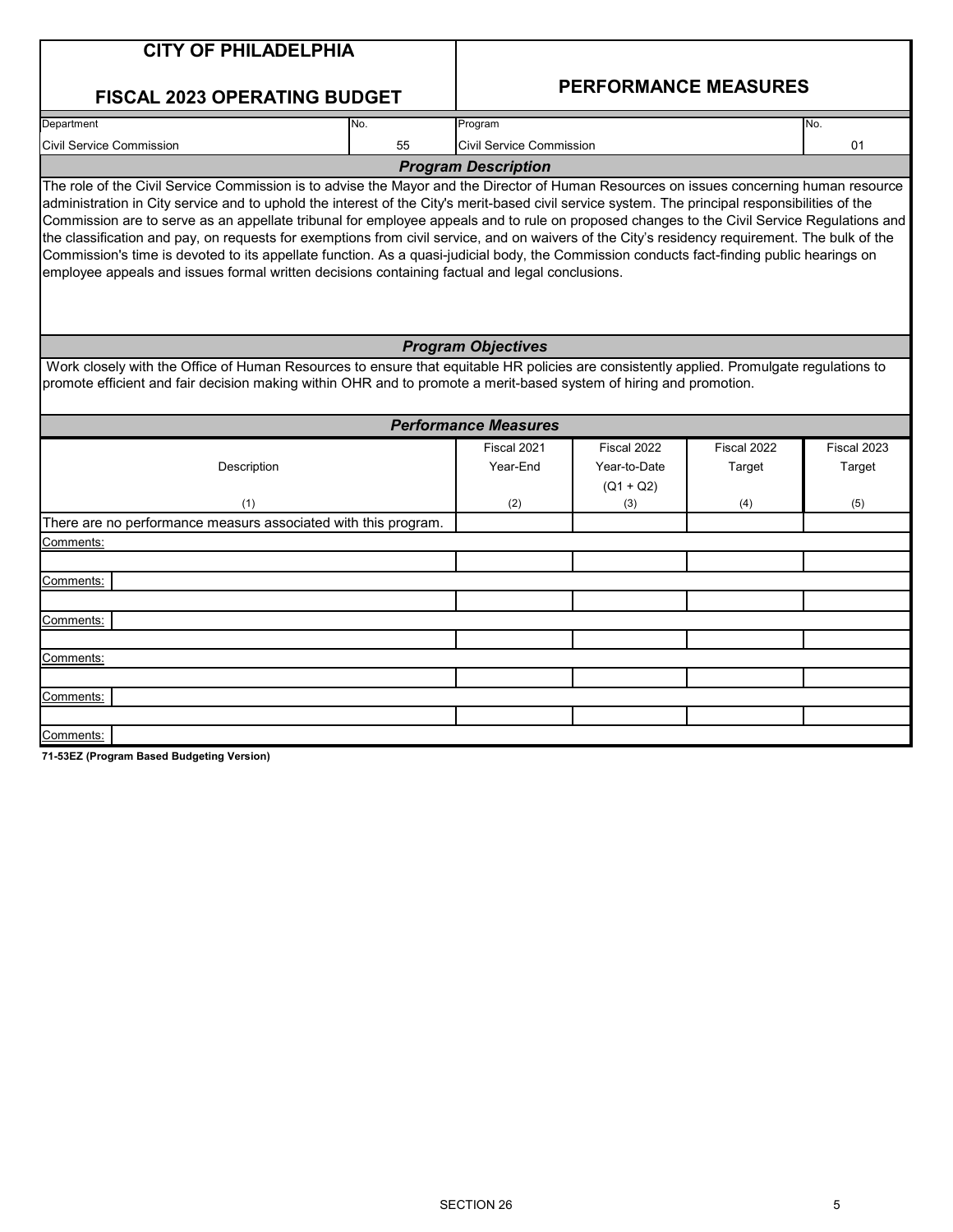#### **PROGRAM SUMMARY - ALL FUNDS**

#### **FISCAL 2023 OPERATING BUDGET**

| Department   |                              | No.<br>Program          | No.                                           |                     |                        |                     |
|--------------|------------------------------|-------------------------|-----------------------------------------------|---------------------|------------------------|---------------------|
|              | Civil Service Commission     | 55                      | <b>Civil Service Commission</b>               |                     |                        | 01                  |
|              |                              |                         | <b>Summary by Fund</b>                        |                     |                        |                     |
|              |                              | Fiscal 2021             | Fiscal 2022                                   | Fiscal 2022         | Fiscal 2023            | Increase            |
| Fund         | Fund                         | Actual                  | Original                                      | Estimated           | Proposed               | or                  |
| No.          |                              | Obligations             | Appropriations                                | Obligations         | <b>Budget</b>          | (Decrease)          |
| (1)          | (2)                          | (3)                     | (4)                                           | (5)                 | (6)                    | (7)                 |
| 01           | General                      | 170,033                 | 25,207,742                                    | 5,840,523           | 10,777,939             | 4,937,416           |
|              |                              |                         |                                               |                     |                        |                     |
|              |                              |                         |                                               |                     |                        |                     |
|              |                              |                         |                                               |                     |                        |                     |
|              |                              |                         |                                               |                     |                        |                     |
| Total        |                              | 170,033                 | 25,207,742                                    | 5,840,523           | 10,777,939             | 4,937,416           |
|              |                              |                         | <b>Summary of Full Time Positions by Fund</b> |                     |                        |                     |
| Fund         |                              | <b>Actual Positions</b> | Fiscal 2022                                   | Fiscal 2022         | Fiscal 2023            | Inc. $/$ (Dec.)     |
| No.          | Fund                         | 6/30/21                 | <b>Budgeted</b>                               | PPE 11/28/21        | <b>Budgeted</b>        | (Col. 6 less 4)     |
| (1)          | (2)                          | (3)                     | (4)                                           | (5)                 | (6)                    | (7)                 |
| 01           | General                      | 1                       | $\boldsymbol{2}$                              | $\overline{c}$      | 2                      |                     |
|              |                              |                         |                                               |                     |                        |                     |
|              |                              |                         |                                               |                     |                        |                     |
|              |                              |                         |                                               |                     |                        |                     |
|              |                              |                         |                                               |                     |                        |                     |
|              | <b>Total Full Time</b>       | $\mathbf{1}$            | $\mathfrak{p}$                                | $\mathbf{2}$        | $\overline{2}$         |                     |
|              |                              |                         | <b>Summary of Non-Tax Revenues by Fund</b>    |                     |                        |                     |
|              |                              | Fiscal 2021             | Fiscal 2022                                   | Fiscal 2022         | Fiscal 2023            | Increase            |
| Fund         | Fund                         | Actual                  | Original                                      | Estimated           | Proposed               | or                  |
| No.          |                              | Revenues                | <b>Budget</b>                                 | Obligations         | <b>Budget</b>          | (Decrease)          |
|              |                              |                         |                                               |                     |                        |                     |
| (1)<br>01    | (2)<br>General               | (3)<br>61               | (4)                                           | (5)<br>104          | (6)                    | (7)<br>(104)        |
|              |                              |                         |                                               |                     |                        |                     |
|              |                              |                         |                                               |                     |                        |                     |
|              |                              |                         |                                               |                     |                        |                     |
|              |                              |                         |                                               |                     |                        |                     |
|              | Total                        | 61                      |                                               | 104                 |                        | (104)               |
|              |                              |                         | <b>Selected Associated Capital Projects</b>   |                     |                        |                     |
| Dept.        |                              | Carry                   | Fiscal 2022                                   | Fiscal 2022         | Fiscal 2023            | Fiscal 2023         |
| Where        | Description                  | Forward                 | Original Approp.                              | Original Approp.    | <b>Proposed Budget</b> | Proposed Bdgt       |
| Appropriated |                              |                         | (GO Only)                                     | (All Other Sources) | (GO Only)              | (All Other Sources) |
|              |                              |                         |                                               |                     |                        |                     |
| (1)          | (2)                          | (3)                     | (4)                                           | (5)                 | (6)                    | (7)                 |
|              |                              |                         |                                               |                     |                        |                     |
|              |                              |                         |                                               |                     |                        |                     |
|              |                              |                         |                                               |                     |                        |                     |
|              |                              |                         |                                               |                     |                        |                     |
|              | Total                        |                         |                                               |                     |                        |                     |
|              |                              |                         | <b>Selected Associated Operating Costs</b>    |                     |                        |                     |
|              |                              | Fiscal 2021             | Fiscal 2022                                   |                     |                        |                     |
| Dept.        |                              |                         |                                               | Fiscal 2022         | Fiscal 2023            | Increase            |
| Where        | Description                  | Calculated              | Calculated                                    | Calculated          | Calculated             | or                  |
| Appropriated |                              | Obligations             | Appropriations                                | Obligations         | <b>Budget</b>          | (Decrease)          |
| (1)          | (2)                          | (3)                     | (4)                                           | (5)                 | (6)                    | (7)                 |
| Finance      | Employee Benefits - Civilian | 23,929                  | 49,736                                        | 49,736              | 37,721                 | (12, 015)           |
| Finance      | Employee Benefits - Uniform  |                         |                                               |                     |                        |                     |
|              | Total                        | 23,929                  | 49,736                                        | 49,736              | 37,721                 |                     |

**71-53E (Program Based Budgeting Version)**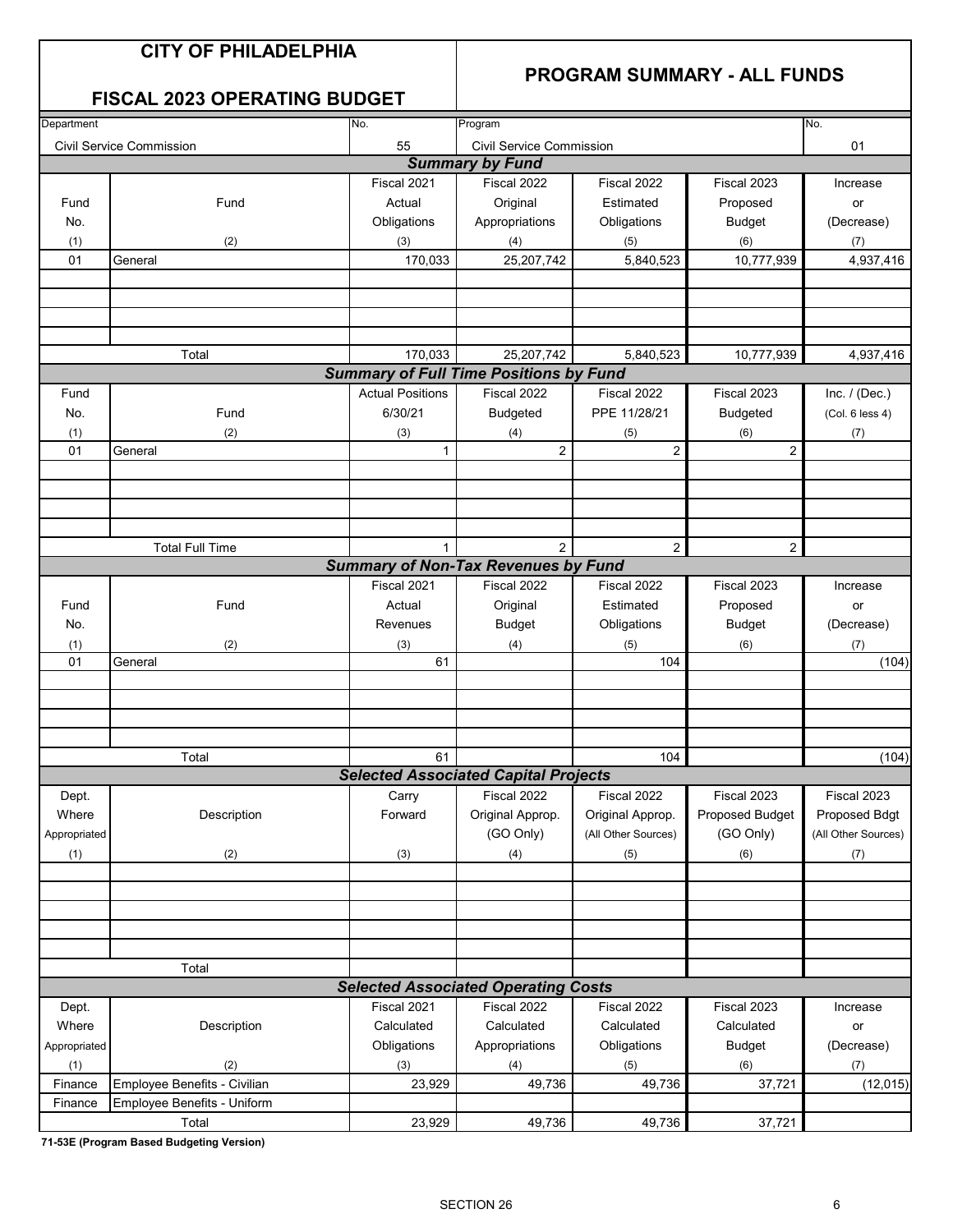#### **PROGRAM SUMMARY**

### **FISCAL 2023 OPERATING BUDGET**

| Department |                                      | No.                                                 | Program                         |                |                 | No.        |
|------------|--------------------------------------|-----------------------------------------------------|---------------------------------|----------------|-----------------|------------|
|            | <b>Civil Service Commission</b>      | 55                                                  | <b>Civil Service Commission</b> |                |                 | 01         |
| Fund       |                                      | No.                                                 |                                 |                |                 |            |
| General    |                                      | 01                                                  |                                 |                |                 |            |
|            |                                      |                                                     | <b>Summary by Class</b>         |                |                 |            |
|            |                                      | Fiscal 2021                                         | Fiscal 2022                     | Fiscal 2022    | Fiscal 2023     | Increase   |
| Class      | Description                          | Actual                                              | Original                        | Estimated      | Proposed        | or         |
|            |                                      | Obligations                                         | Appropriations                  | Obligations    | <b>Budget</b>   | (Decrease) |
| (1)        | (2)                                  | (3)                                                 | (4)                             | (5)            | (6)             | (7)        |
| 100        | <b>Employee Compensation</b>         |                                                     |                                 |                |                 |            |
| a)         | <b>Personal Services</b>             | 140,533                                             | 177,148                         | 179,944        | 180,988         | 1,044      |
| b)         | <b>Employee Benefits</b>             |                                                     |                                 |                |                 |            |
| 200        | <b>Purchase of Services</b>          | 29,500                                              | 29,500                          | 29,500         | 29,500          |            |
| 300        | <b>Materials and Supplies</b>        |                                                     | 500                             | 500            | 500             |            |
| 400        | Equipment                            |                                                     | 594                             | 594            | 594             |            |
| 500        | Contributions, Indemnities and Taxes |                                                     |                                 |                |                 |            |
| 700        | <b>Debt Service</b>                  |                                                     |                                 |                |                 |            |
| 800        | Payments to Other Funds              |                                                     |                                 |                |                 |            |
| 900        | Advances and Misc. Payments          |                                                     | 25,000,000                      | 5,629,985      | 10,566,357      | 4,936,372  |
|            | Total                                | 170,033                                             | 25,207,742                      | 5,840,523      | 10,777,939      | 4,937,416  |
|            |                                      |                                                     | <b>Summary of Positions</b>     |                |                 |            |
|            |                                      | Actual                                              | Fiscal 2022                     | Increment      | Fiscal 2023     | Increase   |
|            |                                      | Positions                                           | <b>Budgeted</b>                 | Run            | <b>Budgeted</b> | or         |
| Code       | Category                             | 6/30/21                                             | Positions                       | PPE 11/28/21   | Positions       | (Decrease) |
| (1)        | (2)                                  | (3)                                                 | (4)                             | (5)            | (6)             | (7)        |
| 101        | Full Time - Civilian                 | $\mathbf{1}$                                        | $\overline{2}$                  | $\overline{2}$ | 2               |            |
| 105        | Full Time - Uniform                  |                                                     |                                 |                |                 |            |
|            | Total                                | $\mathbf{1}$                                        | $\overline{2}$                  | $\overline{2}$ | $\overline{a}$  |            |
|            |                                      | <b>Selected Associated Non-Tax Revenues by Type</b> |                                 |                |                 |            |
|            |                                      | Fiscal 2021                                         | Fiscal 2022                     | Fiscal 2022    | Fiscal 2023     | Increase   |
|            | Description                          | Actual                                              | Original                        | Estimate       | Proposed        | or         |
|            |                                      | Revenues                                            | <b>Budget</b>                   | Obligations    | <b>Budget</b>   | (Decrease) |
|            | (1)                                  | (2)                                                 | (3)                             | (4)            | (5)             | (6)        |
|            | Local (Non-Governmental)             | 61                                                  |                                 | 104            |                 | (104)      |
| Federal    |                                      |                                                     |                                 |                |                 |            |
| State      |                                      |                                                     |                                 |                |                 |            |
|            | <b>Other Governments</b>             |                                                     |                                 |                |                 |            |
|            | Other Funds of the City              |                                                     |                                 |                |                 |            |
|            | Total                                | 61                                                  |                                 | 104            |                 | (104)      |

**71-53F (Program Based Budgeting Version)**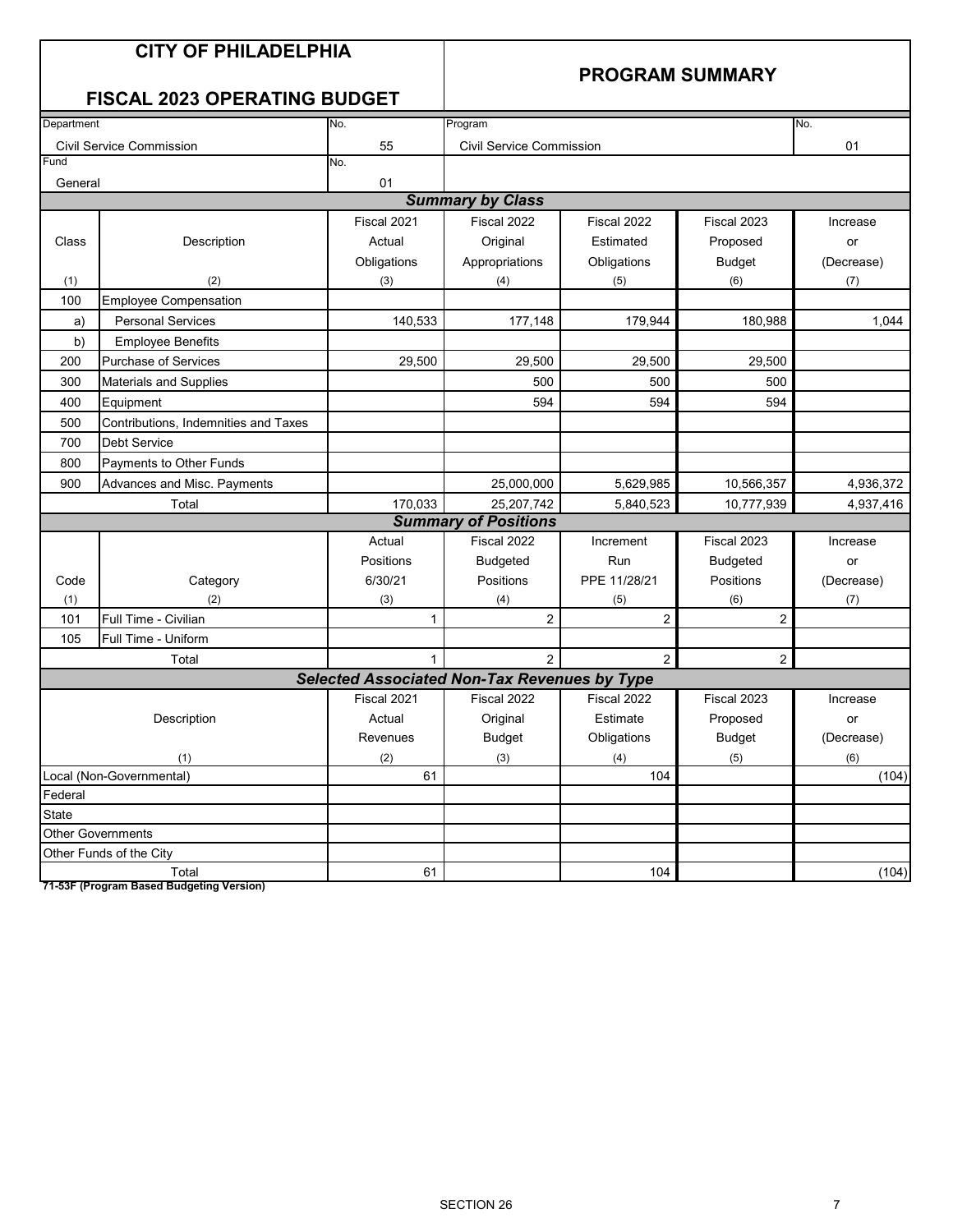|                     |                      | <b>CITY OF PHILADELPHIA</b><br><b>FISCAL 2023 OPERATING BUDGET</b> |                | <b>SCHEDULE 100</b><br><b>LIST OF POSITIONS</b><br><b>BY PROGRAM</b> |                                        |                                                 |                                                       |                                          |                                                |                                   |                                                    |
|---------------------|----------------------|--------------------------------------------------------------------|----------------|----------------------------------------------------------------------|----------------------------------------|-------------------------------------------------|-------------------------------------------------------|------------------------------------------|------------------------------------------------|-----------------------------------|----------------------------------------------------|
| Department          |                      |                                                                    |                |                                                                      | No.                                    | Program                                         |                                                       |                                          |                                                |                                   | No.                                                |
| Fund                |                      | <b>Civil Service Commission</b>                                    |                |                                                                      | 55                                     |                                                 | <b>Civil Service Commission</b>                       |                                          |                                                |                                   | 01                                                 |
|                     | General              |                                                                    |                |                                                                      | No.<br>01                              |                                                 |                                                       |                                          |                                                |                                   |                                                    |
| Line<br>No.<br>(1)  | Class<br>Code<br>(2) | Title<br>(3)                                                       |                |                                                                      | Salary<br>Range<br>(in dollars)<br>(4) | Fiscal<br>2021<br>Actual Pos.<br>6/30/21<br>(5) | Fiscal<br>2022<br><b>Budgeted</b><br>Positions<br>(6) | Increment<br>Run -PPE<br>11/28/21<br>(7) | Fiscal<br>2023<br>Budgeted<br>Positions<br>(8) | Annual<br>Salary<br>7/1/22<br>(9) | Inc.<br>(Dec.)<br>(Col. 8)<br>less Col. 6)<br>(10) |
| 1<br>$\overline{2}$ |                      | 2L17 Administrative Specialist 2 Confidential<br>1A02 Office Clerk |                |                                                                      | 57,896 - 74,435<br>33,403 - 35,670     | 1                                               | 1<br>1                                                | -1<br>$\overline{1}$                     | 1<br>$\mathbf{1}$                              | 61,300<br>32,352                  |                                                    |
| 3                   |                      | <b>Board Member Fees</b>                                           |                |                                                                      |                                        |                                                 |                                                       |                                          |                                                | 85,467                            |                                                    |
|                     |                      | <b>Total Gross Requirements</b>                                    |                |                                                                      |                                        | $\mathbf{1}$                                    | $\overline{2}$                                        | $\overline{2}$                           | $\overline{2}$                                 | 179,119                           |                                                    |
|                     |                      | Plus: Earned Increment                                             |                |                                                                      |                                        |                                                 |                                                       |                                          |                                                | 1,723                             |                                                    |
|                     |                      | Plus: Longevity                                                    |                |                                                                      |                                        |                                                 |                                                       |                                          |                                                | 146                               |                                                    |
|                     |                      | Less: (Vacancy Allowance)                                          |                |                                                                      |                                        |                                                 |                                                       |                                          |                                                |                                   |                                                    |
|                     |                      |                                                                    |                | <b>Total Budget Request</b>                                          |                                        |                                                 |                                                       |                                          |                                                | 180,988                           |                                                    |
|                     |                      |                                                                    |                | Fiscal 2021                                                          | <b>Summary of Personal Services</b>    | Fiscal 2022                                     |                                                       |                                          | Fiscal 2023                                    | Inc. $/$ (Dec.)                   | Inc. $/$ (Dec.)                                    |
| Line                |                      |                                                                    | Actual         | Actual                                                               | <b>Budgeted</b>                        | Estimated                                       | Increment                                             | <b>Budgeted</b>                          | Department                                     | in Require.                       | in Bud. Pos.                                       |
| No.                 |                      | Category                                                           | Positions      | Obligations                                                          | Positions                              | Obligations                                     | Run-PPE<br>11/28/21                                   | Positions                                | Request                                        | (Col. 9                           | (Col. 8)                                           |
| (1)                 |                      | (2)                                                                | 6/30/21<br>(3) | (4)                                                                  | (5)                                    | (6)                                             | (7)                                                   | (8)                                      | (9)                                            | less Col. 6)<br>(10)              | less Col. 5)<br>(11)                               |
| $\mathbf{1}$        | Lump Sum             |                                                                    |                | 22,612                                                               |                                        |                                                 |                                                       |                                          |                                                |                                   |                                                    |
| $\overline{2}$      |                      | Full Time - Civilian                                               | $\mathbf{1}$   | 60,596                                                               | $\overline{2}$                         | 125,947                                         | $\overline{c}$                                        | $\overline{2}$                           | 95,521                                         | (30, 426)                         |                                                    |
| 3                   |                      | Full Time - Uniform                                                |                |                                                                      |                                        |                                                 |                                                       |                                          |                                                |                                   |                                                    |
| $\overline{4}$      |                      | Bonus, Gross Adj.                                                  |                |                                                                      |                                        | 960                                             |                                                       |                                          |                                                | (960)                             |                                                    |
| 5                   |                      | PT, Temp/Seas, Bd, SCG                                             |                | 57,325                                                               |                                        | 53,037                                          |                                                       |                                          | 85,467                                         | 32,430                            |                                                    |
| 6                   |                      | Overtime - Civilian                                                |                |                                                                      |                                        |                                                 |                                                       |                                          |                                                |                                   |                                                    |
| $\overline{7}$      |                      | Overtime - Uniform                                                 |                |                                                                      |                                        |                                                 |                                                       |                                          |                                                |                                   |                                                    |
| 8                   |                      | Unused Uniform Leave                                               |                |                                                                      |                                        |                                                 |                                                       |                                          |                                                |                                   |                                                    |
| 9                   | Shift/Stress         |                                                                    |                |                                                                      |                                        |                                                 |                                                       |                                          |                                                |                                   |                                                    |
| 10<br>11            |                      | H&L, IOD, LT-Sick                                                  |                |                                                                      |                                        |                                                 |                                                       |                                          |                                                |                                   |                                                    |
| 12                  |                      |                                                                    |                |                                                                      |                                        |                                                 |                                                       |                                          |                                                |                                   |                                                    |
|                     |                      | Total                                                              | $\mathbf{1}$   | 140,533                                                              | $\overline{c}$                         | 179,944                                         | $\sqrt{2}$                                            | $\overline{2}$                           | 180,988                                        | 1,044                             |                                                    |

**71-53J (Program Based Budgeting Version)**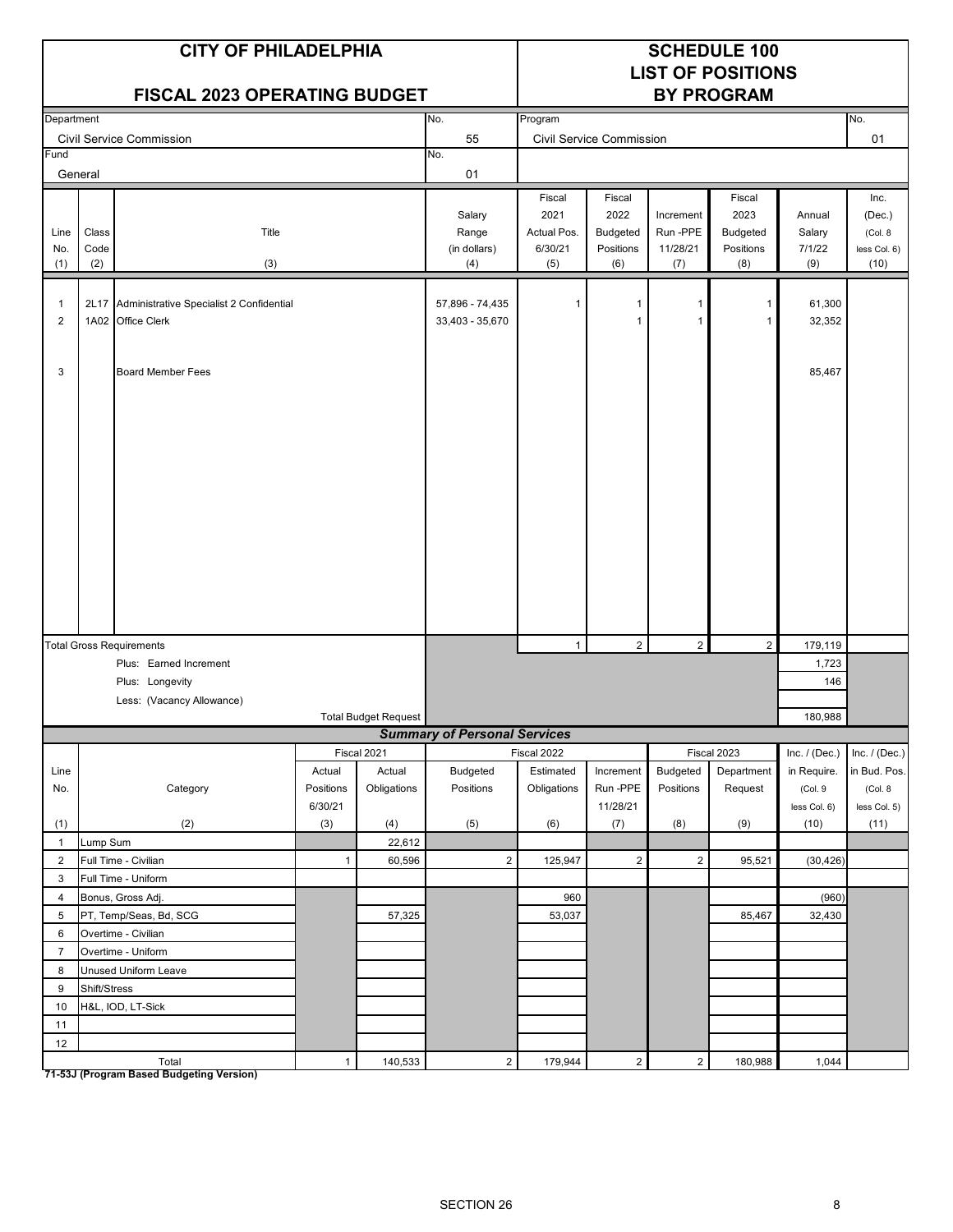#### **CITY OF PHILADELPHIA SCHEDULE 200**

#### **FISCAL 2023 OPERATING BUDGET**

# **PURCHASE OF SERVICES**

| Department |                                                  | No.                                        | Program                  |             |              | No.        |
|------------|--------------------------------------------------|--------------------------------------------|--------------------------|-------------|--------------|------------|
|            |                                                  | 55                                         |                          |             |              |            |
| Fund       | <b>Civil Service Commission</b>                  | No.                                        | Civil Service Commission |             |              | 01         |
|            |                                                  |                                            |                          |             |              |            |
| General    |                                                  | 01                                         |                          |             |              |            |
|            |                                                  | Fiscal 2021                                | Fiscal 2022              | Fiscal 2022 | Fiscal 2023  | Increase   |
| Code       | Description                                      | Actual                                     | Original                 | Estimated   | Departmental | or         |
|            |                                                  | Obligations                                | Appropriations           | Obligations | Request      | (Decrease) |
| (1)        | (2)                                              | (3)                                        | (4)                      | (5)         | (6)          | (7)        |
|            |                                                  | <b>Schedule 200 - Purchase of Services</b> |                          |             |              |            |
| 201        | Cleaning & Laundering                            |                                            |                          |             |              |            |
| 202        | <b>Janitorial Services</b>                       |                                            |                          |             |              |            |
| 205        | Refuse, Garbage, Silt and Sludge Removal         |                                            |                          |             |              |            |
| 209        | Telephone & Communication                        |                                            |                          |             |              |            |
| 210        | <b>Postal Services</b>                           |                                            |                          |             |              |            |
| 211        | Transportation                                   |                                            |                          |             |              |            |
| 215        | Licenses, Permits & Inspection Charges           |                                            |                          |             |              |            |
| 216        | Commercial off the Shelf Software Licenses       |                                            |                          |             |              |            |
| 220        | <b>Electric Current</b>                          |                                            |                          |             |              |            |
| 221        | <b>Gas Services</b>                              |                                            |                          |             |              |            |
| 222        | Steam for Heating                                |                                            |                          |             |              |            |
| 230        | Meals (non-travel) & Official Entertaining       |                                            |                          |             |              |            |
| 231        | Overtime Meals                                   |                                            |                          |             |              |            |
| 240        | Advertising & Promotional Activities             |                                            |                          |             |              |            |
| 250        | <b>Professional Services</b>                     | 29,500                                     | 29,500                   | 29,500      | 29,500       |            |
| 251        | Professional Svcs. - Information Technology      |                                            |                          |             |              |            |
| 252        | <b>Accounting &amp; Auditing Services</b>        |                                            |                          |             |              |            |
| 253        | <b>Legal Services</b>                            |                                            |                          |             |              |            |
| 254        | Mental Health & Intellectual Disability Services |                                            |                          |             |              |            |
| 255        | Dues                                             |                                            |                          |             |              |            |
| 256        | Seminar & Training Sessions                      |                                            |                          |             |              |            |
| 257        | Architectural & Engineering Services             |                                            |                          |             |              |            |
| 258        | <b>Court Reporters</b>                           |                                            |                          |             |              |            |
| 259        | <b>Arbitration Fees</b>                          |                                            |                          |             |              |            |
| 260        | Repair & Maintenance Charges                     |                                            |                          |             |              |            |
| 261        | Repaving, Repairing & Resurfacing Streets        |                                            |                          |             |              |            |
| 262        | <b>Demolition of Buildings</b>                   |                                            |                          |             |              |            |
| 264        | Abatement of Nuisances                           |                                            |                          |             |              |            |
| 265        | Rehabilitation of Property                       |                                            |                          |             |              |            |
| 266        | Maint. & Support - Comp. Hardware & Software     |                                            |                          |             |              |            |
| 275        | Juror Fees                                       |                                            |                          |             |              |            |
| 276        | Juror Expenses                                   |                                            |                          |             |              |            |
| 277        | <b>Witness Fees</b>                              |                                            |                          |             |              |            |
| 280        | Insurance & Official Bonds                       |                                            |                          |             |              |            |
| 282        | Lease Purchase - Computer Systems                |                                            |                          |             |              |            |
| 283        | Lease Purchase - Vehicles                        |                                            |                          |             |              |            |
| 284        | Ground & Building Rental                         |                                            |                          |             |              |            |
| 285        | Rents - Other                                    |                                            |                          |             |              |            |
| 286        | Rental of Parking Spaces                         |                                            |                          |             |              |            |
| 290        | Payments for Care of Individuals                 |                                            |                          |             |              |            |
| 295        | <b>Imprest Advances</b>                          |                                            |                          |             |              |            |
| 298        | Payments for Burials & Graves                    |                                            |                          |             |              |            |
| 299        | Other Expenses (not otherwise classified)        |                                            |                          |             |              |            |
|            |                                                  |                                            |                          |             |              |            |
|            |                                                  |                                            |                          |             |              |            |
|            |                                                  |                                            |                          |             |              |            |
|            | Total                                            | 29,500                                     | 29,500                   | 29,500      | 29,500       |            |

**71-53K (Program Based Budgeting Version)**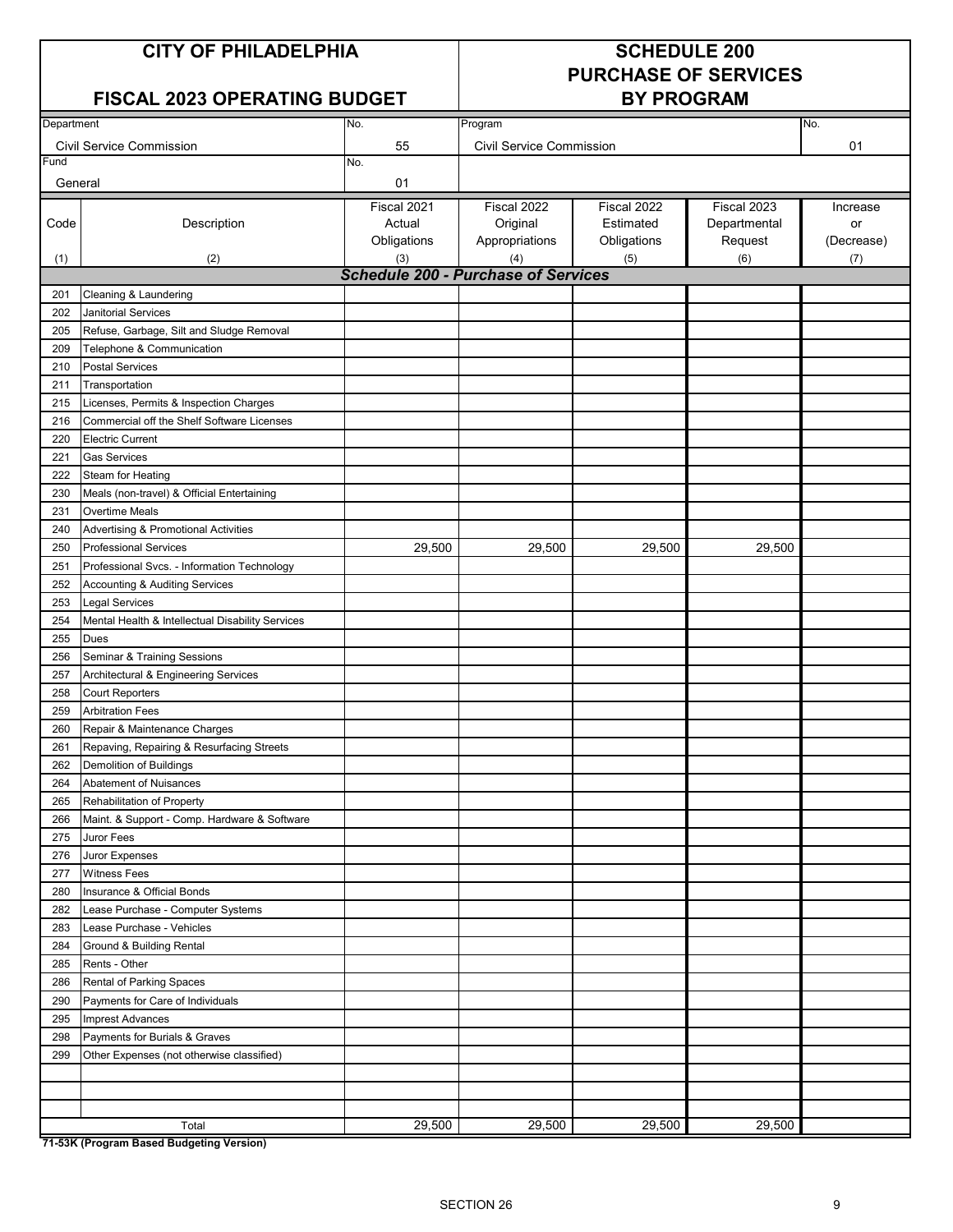#### **FISCAL 2023 OPERATING BUDGET**

## **CITY OF PHILADELPHIA SCHEDULE 300 - 400 MATERIALS, SUPPLIES & EQUIPMENT**

| Department |                                                       | No.                | No.                                            |                    |                |            |
|------------|-------------------------------------------------------|--------------------|------------------------------------------------|--------------------|----------------|------------|
|            | <b>Civil Service Commission</b>                       | 55                 | <b>Civil Service Commission</b>                |                    |                | 01         |
| =und       |                                                       | No.                |                                                |                    |                |            |
| General    |                                                       | 01                 |                                                |                    |                |            |
|            |                                                       |                    |                                                |                    |                |            |
|            |                                                       | Fiscal 2021        | Fiscal 2022                                    | Fiscal 2022        | Fiscal 2023    | Increase   |
| Code       | Description                                           | Actual             | Original                                       | Estimated          | Departmental   | or         |
|            |                                                       | Obligations<br>(3) | Appropriations<br>(4)                          | Obligations<br>(5) | Request<br>(6) | (Decrease) |
| (1)        | (2)                                                   |                    | <b>Schedule 300 - Materials &amp; Supplies</b> |                    |                | (7)        |
| 301        | Agricultural & Botanical                              |                    |                                                |                    |                |            |
| 302        | Animal, Livestock & Marine                            |                    |                                                |                    |                |            |
| 303        | Bakeshop, Dining Room & Kitchen                       |                    |                                                |                    |                |            |
| 304        | Books & Other Publications                            |                    |                                                |                    |                |            |
| 305        | <b>Building &amp; Construction</b>                    |                    |                                                |                    |                |            |
| 306        | <b>Library Materials</b>                              |                    |                                                |                    |                |            |
| 307        | <b>Chemicals &amp; Gases</b>                          |                    |                                                |                    |                |            |
| 308        | Dry Goods, Notions & Wearing Apparel                  |                    |                                                |                    |                |            |
| 309        | Cordage & Fibers                                      |                    |                                                |                    |                |            |
| 310        | Electrical & Communication                            |                    |                                                |                    |                |            |
| 311        | General Equipment & Machinery                         |                    |                                                |                    |                |            |
| 312        | Fire Fighting & Safety                                |                    |                                                |                    |                |            |
| 313        | Food                                                  |                    |                                                |                    |                |            |
| 314        | Fuel - Heating & Cooling                              |                    |                                                |                    |                |            |
| 316        | General Hardware & Minor Tools                        |                    |                                                |                    |                |            |
| 317        | Hospital & Laboratory                                 |                    |                                                |                    |                |            |
| 318        | Janitorial, Laundry & Household                       |                    |                                                |                    |                |            |
| 320        | Office Materials & Supplies                           |                    | 375                                            | 375                | 375            |            |
| 322        | Small Power Tools & Hand Tools                        |                    |                                                |                    |                |            |
| 323        | Plumbing, AC & Space Heating                          |                    |                                                |                    |                |            |
| 324        | Precision, Photographic & Artists                     |                    |                                                |                    |                |            |
| 325        | Printing                                              |                    | 125                                            | 125                | 125            |            |
| 326        | Recreational & Educational                            |                    |                                                |                    |                |            |
| 328        | Vehicle Parts & Accessories                           |                    |                                                |                    |                |            |
| 335        | Lubricants                                            |                    |                                                |                    |                |            |
| 340        | #2 Diesel Fuel                                        |                    |                                                |                    |                |            |
| 341        | Compressed Natural Gas (CNG)                          |                    |                                                |                    |                |            |
| 342        | Liquid Propane Gas (LPG)                              |                    |                                                |                    |                |            |
| 345        | Gasoline                                              |                    |                                                |                    |                |            |
| 399        | Other Materials & Supplies (not otherwise classified) |                    |                                                |                    |                |            |
|            |                                                       |                    |                                                |                    |                |            |
|            | Total                                                 |                    | 500                                            | 500                | 500            |            |
|            |                                                       |                    | <b>Schedule 400 - Equipment</b>                |                    |                |            |
| 405        | Construction, Dredging & Conveying                    |                    |                                                |                    |                |            |
| 410        | Electrical, Lighting & Communications                 |                    |                                                |                    |                |            |
| 411        | General Equipment & Machinery                         |                    |                                                |                    |                |            |
| 412        | Fire Fighting & Emergency                             |                    |                                                |                    |                |            |
| 417        | <b>Hospital &amp; Laboratory</b>                      |                    |                                                |                    |                |            |
| 420        | Office Equipment                                      |                    |                                                |                    |                |            |
| 423        | Plumbing, AC & Space Heating                          |                    |                                                |                    |                |            |
| 424        | Precision, Photographic & Artists                     |                    |                                                |                    |                |            |
| 426        | Recreational & Educational                            |                    |                                                |                    |                |            |
| 427        | Computer Equipment & Peripherals                      |                    | 594                                            | 594                | 594            |            |
| 428        | Vehicles                                              |                    |                                                |                    |                |            |
| 430        | Furniture & Furnishings                               |                    |                                                |                    |                |            |
| 499        | Other Equipment (not otherwise classified)            |                    |                                                |                    |                |            |
|            |                                                       |                    |                                                |                    |                |            |
|            | Total                                                 |                    | 594                                            | 594                | 594            |            |

**71-53L (Program Based Budgeting Version)**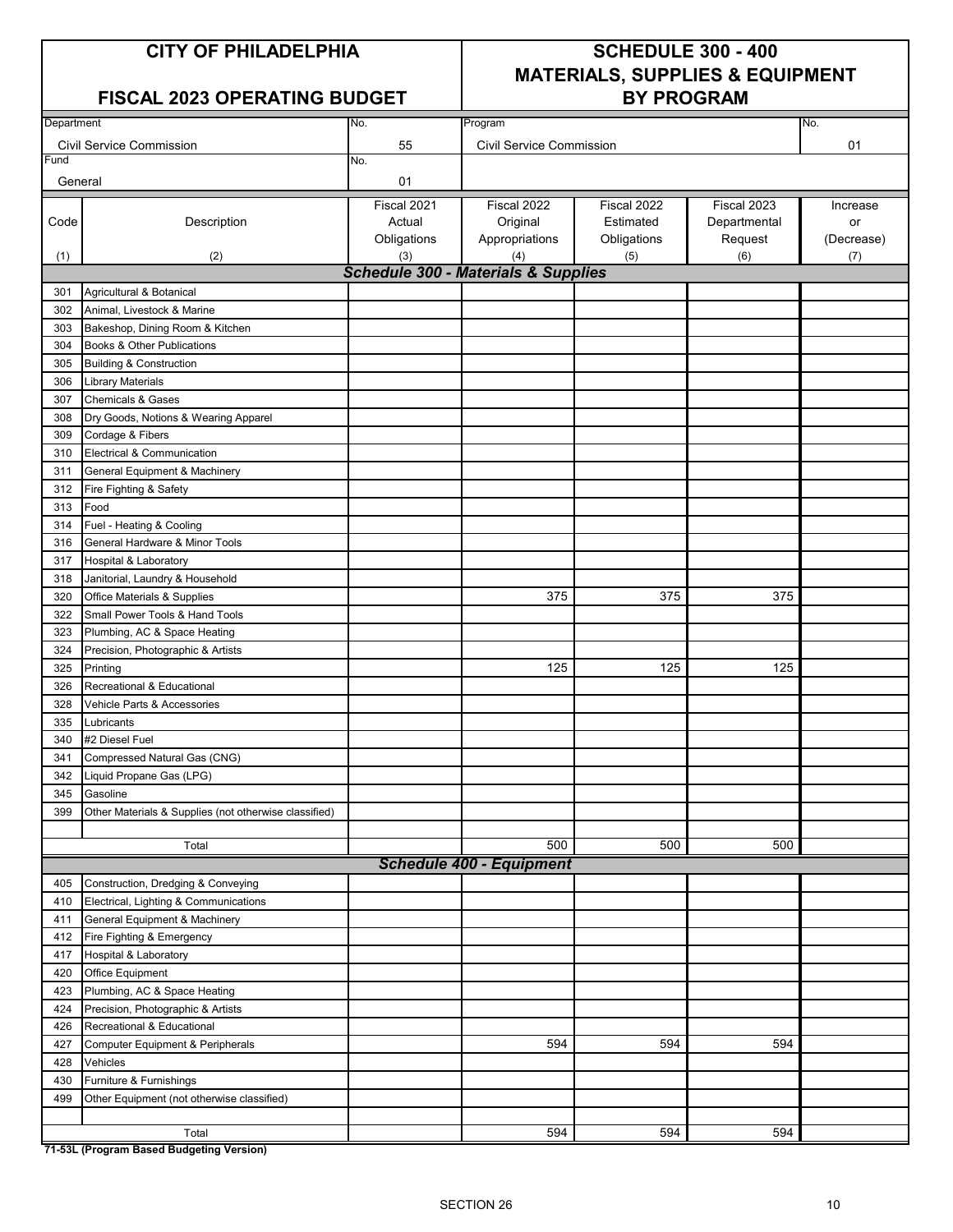# **SCHEDULE 500 - 700 - 800 - 900**

#### **FISCAL 2023 OPERATING BUDGET**

| Department |                                                                                              | No.         | Program                                                             | INO.        |              |            |  |  |  |  |  |
|------------|----------------------------------------------------------------------------------------------|-------------|---------------------------------------------------------------------|-------------|--------------|------------|--|--|--|--|--|
|            | <b>Civil Service Commission</b>                                                              | 55          | <b>Civil Service Commission</b>                                     |             |              | 01         |  |  |  |  |  |
| Fund       |                                                                                              | No.         |                                                                     |             |              |            |  |  |  |  |  |
| General    |                                                                                              | 01          |                                                                     |             |              |            |  |  |  |  |  |
|            |                                                                                              | Fiscal 2021 | Fiscal 2022                                                         | Fiscal 2022 | Fiscal 2023  |            |  |  |  |  |  |
|            |                                                                                              |             |                                                                     | Estimated   |              | Increase   |  |  |  |  |  |
| Code       | Description                                                                                  | Actual      | Original                                                            |             | Departmental | or         |  |  |  |  |  |
|            |                                                                                              | Obligations | Appropriations                                                      | Obligations | Request      | (Decrease) |  |  |  |  |  |
| (1)        | (2)                                                                                          | (3)         | (4)<br><b>Schedule 500 - Contributions, Indemnities &amp; Taxes</b> | (5)         | (6)          | (7)        |  |  |  |  |  |
|            |                                                                                              |             |                                                                     |             |              |            |  |  |  |  |  |
| 501        | Celebrations                                                                                 |             |                                                                     |             |              |            |  |  |  |  |  |
| 504        | <b>Meritorious Awards</b>                                                                    |             |                                                                     |             |              |            |  |  |  |  |  |
| 505        | Contributions to Educational & Recreational Org.                                             |             |                                                                     |             |              |            |  |  |  |  |  |
| 506        | Payments to Prisoners                                                                        |             |                                                                     |             |              |            |  |  |  |  |  |
| 512        | Refunds                                                                                      |             |                                                                     |             |              |            |  |  |  |  |  |
| 513        | Indemnities                                                                                  |             |                                                                     |             |              |            |  |  |  |  |  |
| 515        | Taxes                                                                                        |             |                                                                     |             |              |            |  |  |  |  |  |
| 517        | Contributions to Other Govt. Agencies and Non-Profit<br>Org. not Educational or Recreational |             |                                                                     |             |              |            |  |  |  |  |  |
|            |                                                                                              |             |                                                                     |             |              |            |  |  |  |  |  |
|            |                                                                                              |             |                                                                     |             |              |            |  |  |  |  |  |
|            |                                                                                              |             |                                                                     |             |              |            |  |  |  |  |  |
|            |                                                                                              |             |                                                                     |             |              |            |  |  |  |  |  |
|            |                                                                                              |             |                                                                     |             |              |            |  |  |  |  |  |
|            |                                                                                              |             |                                                                     |             |              |            |  |  |  |  |  |
|            |                                                                                              |             |                                                                     |             |              |            |  |  |  |  |  |
| Total      |                                                                                              |             |                                                                     |             |              |            |  |  |  |  |  |
|            | <b>Schedule 700 - Debt Services</b>                                                          |             |                                                                     |             |              |            |  |  |  |  |  |
| 701        | Interest on City Debt - Long Term                                                            |             |                                                                     |             |              |            |  |  |  |  |  |
| 702        | Principal Payments on City Debt - Long Term                                                  |             |                                                                     |             |              |            |  |  |  |  |  |
| 703        | Interest on City Debt - Short Term                                                           |             |                                                                     |             |              |            |  |  |  |  |  |
| 704        | Sinking Fund Reserve Payment                                                                 |             |                                                                     |             |              |            |  |  |  |  |  |
| 705        | <b>Commitment Fee Expense</b>                                                                |             |                                                                     |             |              |            |  |  |  |  |  |
| 706        | Arbitrage Payments                                                                           |             |                                                                     |             |              |            |  |  |  |  |  |
|            |                                                                                              |             |                                                                     |             |              |            |  |  |  |  |  |
|            |                                                                                              |             |                                                                     |             |              |            |  |  |  |  |  |
|            | Total                                                                                        |             |                                                                     |             |              |            |  |  |  |  |  |
|            |                                                                                              |             | <b>Schedule 800 - Payments to Other Funds</b>                       |             |              |            |  |  |  |  |  |
| 801        | Payments to General Fund                                                                     |             |                                                                     |             |              |            |  |  |  |  |  |
|            | 803 Payments to Water Fund                                                                   |             |                                                                     |             |              |            |  |  |  |  |  |
| 804        | Payments to Capital Projects Fund                                                            |             |                                                                     |             |              |            |  |  |  |  |  |
| 805        | Payments to Special Funds                                                                    |             |                                                                     |             |              |            |  |  |  |  |  |
| 806        | Payments to Bond Fund                                                                        |             |                                                                     |             |              |            |  |  |  |  |  |
| 807        | Payments to Other Funds                                                                      |             |                                                                     |             |              |            |  |  |  |  |  |
| 809        | Payments to Aviation Fund                                                                    |             |                                                                     |             |              |            |  |  |  |  |  |
| 812        | Payments to Grants Revenue Fund                                                              |             |                                                                     |             |              |            |  |  |  |  |  |
|            |                                                                                              |             |                                                                     |             |              |            |  |  |  |  |  |
|            |                                                                                              |             |                                                                     |             |              |            |  |  |  |  |  |
|            | Total                                                                                        |             |                                                                     |             |              |            |  |  |  |  |  |
|            |                                                                                              |             | <b>Schedule 900 - Advances and Other Miscellaneous Payments</b>     |             |              |            |  |  |  |  |  |
| 901        | Advances to Create Working Capital Funds                                                     |             |                                                                     |             |              |            |  |  |  |  |  |
| 902        | Miscellaneous Advances                                                                       |             | 25,000,000                                                          | 5,629,985   | 10,566,357   | 4,936,372  |  |  |  |  |  |
|            |                                                                                              |             |                                                                     |             |              |            |  |  |  |  |  |
|            |                                                                                              |             |                                                                     |             |              |            |  |  |  |  |  |
|            |                                                                                              |             |                                                                     |             |              |            |  |  |  |  |  |
|            | Total                                                                                        |             | 25,000,000                                                          | 5,629,985   | 10,566,357   | 4,936,372  |  |  |  |  |  |
|            | 71-53M (Program Based Budgeting Version)                                                     |             |                                                                     |             |              |            |  |  |  |  |  |

**71-53M (Program Based Budgeting Version)**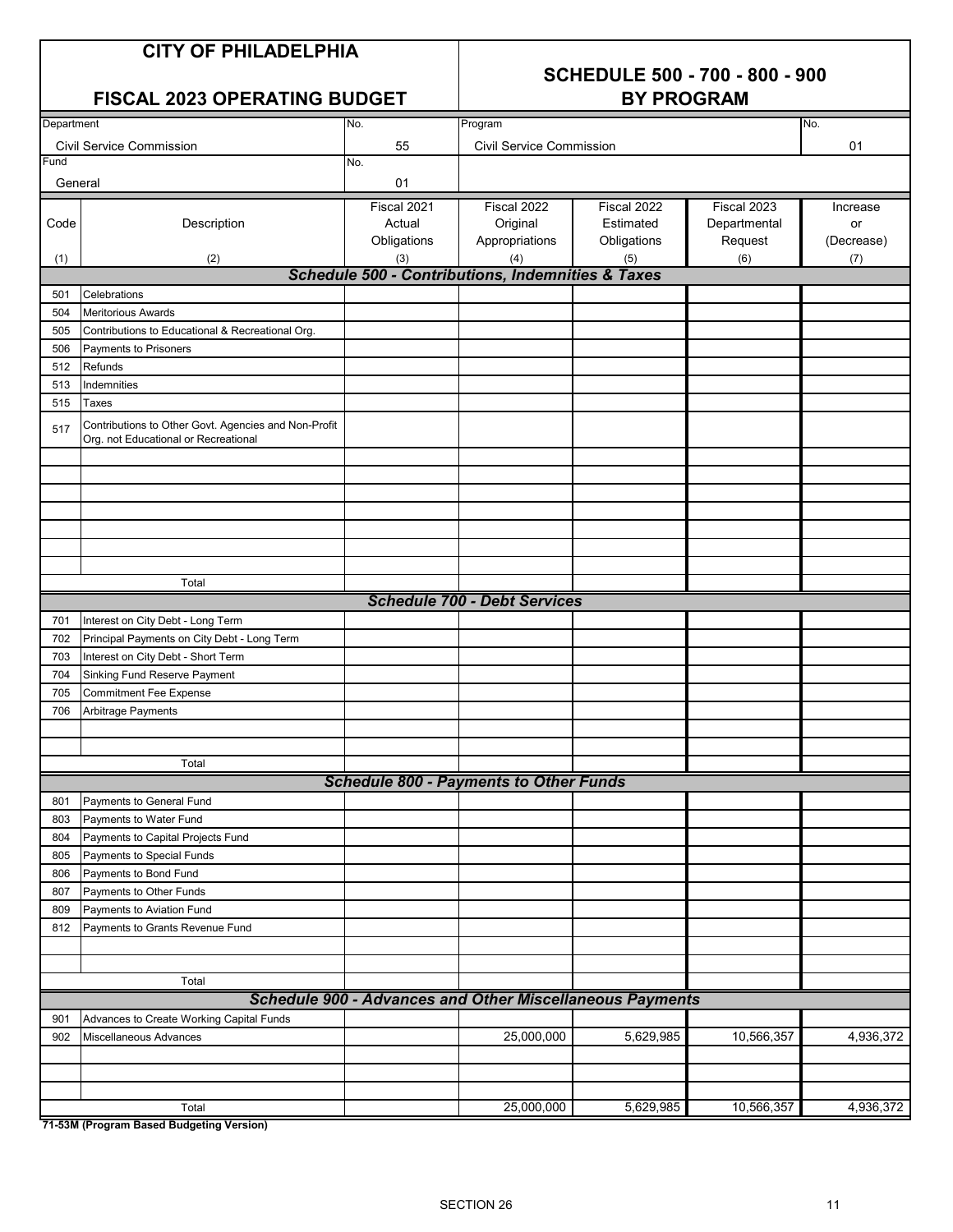|            | <b>CITY OF PHILADELPHIA</b><br><b>FISCAL 2023 OPERATING BUDGET</b> |             |                       |                          |                          | <b>SUPPORTING DETAIL:</b> | PROFESSIONAL SERVICES AND<br>CARE OF INDIVIDUALS, BY PROGRAM |
|------------|--------------------------------------------------------------------|-------------|-----------------------|--------------------------|--------------------------|---------------------------|--------------------------------------------------------------|
| Department |                                                                    |             | No.                   | Program                  |                          |                           | No.                                                          |
|            | <b>Civil Service Commission</b>                                    |             | 55                    | Civil Service Commission |                          |                           | 01                                                           |
| Fund       |                                                                    |             | No.<br>01             |                          |                          |                           |                                                              |
|            | General                                                            |             |                       |                          |                          |                           |                                                              |
|            |                                                                    |             | Fiscal 2021<br>Actual | Fiscal 2022<br>Original  | Fiscal 2022<br>Estimated | Fiscal 2023<br>Department | Increase<br>$\mathsf{or}\,$                                  |
| Class      | Description                                                        |             | Obligations           | Appropriation            | Obligations              | Request                   | (Decrease)                                                   |
| (1)        | (2)                                                                |             | (3)                   | (4)<br>(6)<br>(5)        |                          |                           | (7)                                                          |
| 250s       | Professional Services (250-254, 257-259)                           |             | 29,500                | 29,500                   | 29,500                   | 29,500                    |                                                              |
| 290        | Payments for Care of Individuals                                   |             |                       |                          |                          |                           |                                                              |
| Minor      | Name of Contractor                                                 | Fiscal 2021 | Fiscal 2022           | Fiscal 2022              | Fiscal 2023              |                           | Describe purpose or scope of                                 |
| Object     | or Provider                                                        | Actual      | Original              | Estimated                | Department               |                           | service provided. Include, if                                |
| Code       |                                                                    | Obligations | Appropriation         | Obligations              | Request                  |                           | applicable, unit cost of service.                            |
| 250        | Zakia Moore, Esquire                                               | 29,500      | 29,500                | 29,500                   | 29,500                   |                           | Executive Assistant to the Civil Service Commission          |
|            |                                                                    | 29,500      | 29,500                | 29,500                   | 29,500                   |                           |                                                              |
|            |                                                                    |             |                       |                          |                          |                           |                                                              |

**71-53N (Program Based Budgeting Version)**